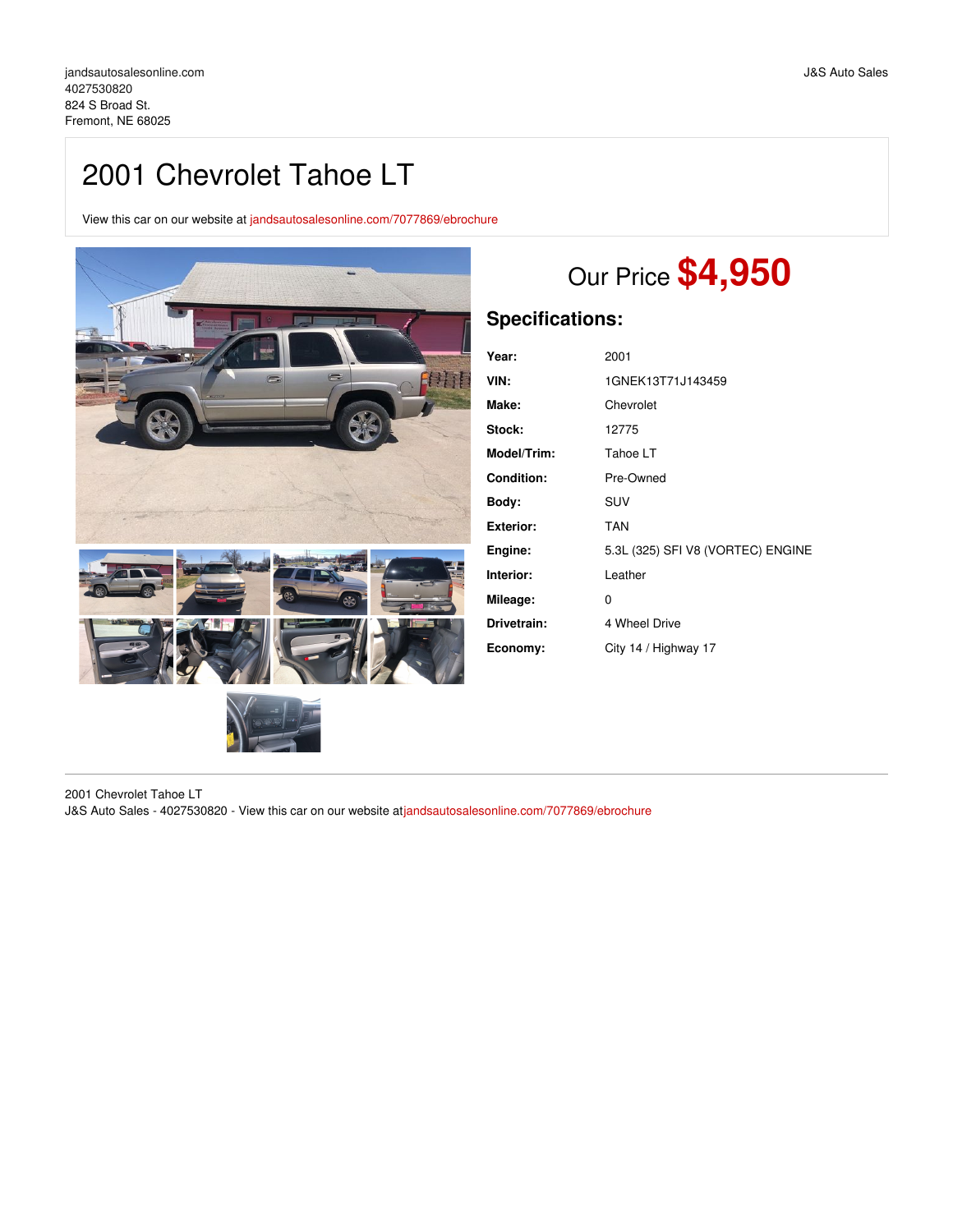

#### 2001 Chevrolet Tahoe LT

J&S Auto Sales - 4027530820 - View this car on our website at[jandsautosalesonline.com/7077869/ebrochure](https://jandsautosalesonline.com/vehicle/7077869/2001-chevrolet-tahoe-lt-fremont-ne-68025/7077869/ebrochure)

# **Installed Options**

#### **Interior**

- SLT decor- Custom leather seating surfaces
- Reclining heated full-function front bucket seats-inc: dual lumbars, articulating head restraints, seatback bolsters
- 6-way pwr driver & front passenger seats Driver seat memory feature
- Dual front cupholders- 60/40 split second row bench seat Color-keyed carpeting
- Carpeted front/second row/cargo area floor mats- Tilt steering column
- Leather-wrapped steering wheel
- Driver message center which monitors 18 different systems-inc: transmission temp, low fuel, engine coolant, oil temp, oil level, oil pressure, security
- Instrumentation-inc: tachometer, trip odometer, voltmeter, engine temp, oil pressure, analog speedometer, engine hour meter
- Warning tones-inc: key-in-ignition, safety belt, headlamps-on, turn signal
- Homelink universal garage door opener- Pwr windows w/driver lockout
- Programmable pwr door locks- Cargo area door lock switch- Cruise control
- Remote keyless entry- Content theft alarm- Passlock security system
- Front climate control- Rear air conditioning w/front & rear controls Rear window defogger
- ETR AM/FM stereo w/compact disc, cassette, auto tone control-inc: seek-scan, digital clock, speed compensated volume, theft lock, floor console extension
- Enhanced-performance 9-speaker sound system w/subwoofer
- OnStar communication system w/one year safety & security service plan-inc: air bag deployment notification, emergency & roadside services, theft tracking, remote diagnostics, remote door unlock, MED-NET, accident assist
- Dual covered instrument panel/single cargo area pwr outlets
- Light-sensitive self-dimming rearview mirror w/8-point compass, outside temp
- Full color-keyed cloth headliner- Short overhead console
- Dual cloth sunshades w/extenders, secondary shades, dual illuminated visor vanity mirrors
- Front passenger/dual rear seat assist handles
- Lights-inc: dome w/dual door switches, ashtray, glove box, underhood, delayed entry feature
- Front/2nd row/3rd row seat map lights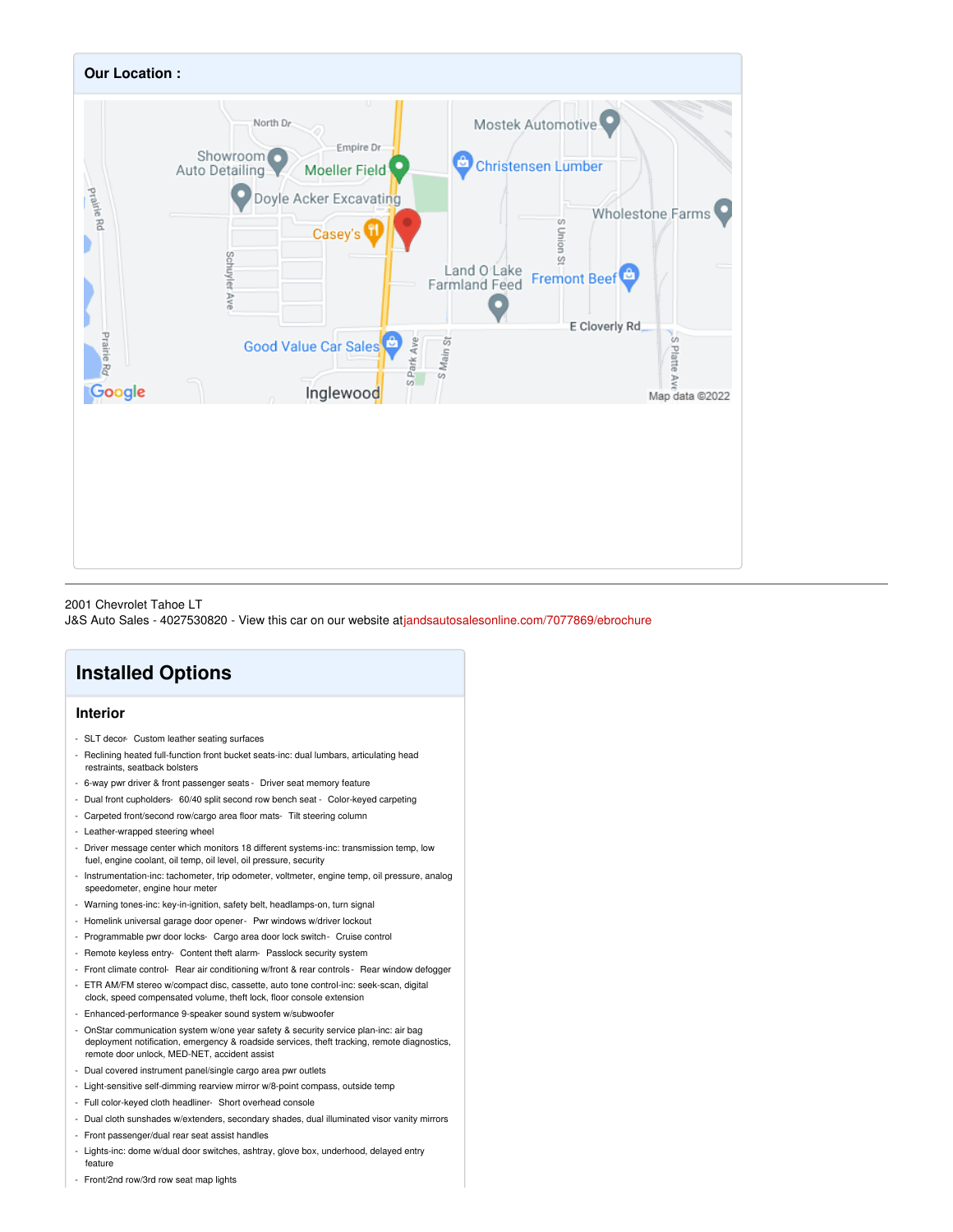- Door handle activated illuminated entry feature w/ground illumination
- Color-keyed retractable removable cargo shade- Vertically-oriented cargo net

#### **Exterior**

- Black roof-mounted adjustable luggage rack- Chrome front bumper w/color-keyed top pad
- Chrome rear bumper w/matte black step pad- Dark argent air dam- Deluxe chrome grille
- Color-keyed body-side moldings w/chrome strip- Side-mounted assist steps
- Dual composite halogen headlamps- Automatic headlamp control
- Rectangular halogen fog lamps- Daytime running lights
- Dual body-color foldaway pwr heated mirrors w/dual ground illumination & driver-side selfdimming feature
- Deep tinted glass- Intermittent windshield wipers w/washers- Color-keyed door handles
- Rear cargo doors

#### **Safety**

- SLT decor- Custom leather seating surfaces
- Reclining heated full-function front bucket seats-inc: dual lumbars, articulating head restraints, seatback bolsters
- 6-way pwr driver & front passenger seats Driver seat memory feature
- Dual front cupholders- 60/40 split second row bench seat Color-keyed carpeting
- Carpeted front/second row/cargo area floor mats- Tilt steering column
- Leather-wrapped steering wheel
- Driver message center which monitors 18 different systems-inc: transmission temp, low fuel, engine coolant, oil temp, oil level, oil pressure, security
- Instrumentation-inc: tachometer, trip odometer, voltmeter, engine temp, oil pressure, analog speedometer, engine hour meter
- Warning tones-inc: key-in-ignition, safety belt, headlamps-on, turn signal
- Homelink universal garage door opener- Pwr windows w/driver lockout
- Programmable pwr door locks- Cargo area door lock switch- Cruise control
- Remote keyless entry- Content theft alarm- Passlock security system
- Front climate control- Rear air conditioning w/front & rear controls Rear window defogger
- ETR AM/FM stereo w/compact disc, cassette, auto tone control-inc: seek-scan, digital
- clock, speed compensated volume, theft lock, floor console extension - Enhanced-performance 9-speaker sound system w/subwoofer
- OnStar communication system w/one year safety & security service plan-inc: air bag deployment notification, emergency & roadside services, theft tracking, remote diagnostics, remote door unlock, MED-NET, accident assist
- Dual covered instrument panel/single cargo area pwr outlets
- Light-sensitive self-dimming rearview mirror w/8-point compass, outside temp
- Full color-keyed cloth headliner- Short overhead console
- Dual cloth sunshades w/extenders, secondary shades, dual illuminated visor vanity mirrors
- Front passenger/dual rear seat assist handles
- Lights-inc: dome w/dual door switches, ashtray, glove box, underhood, delayed entry feature
- Front/2nd row/3rd row seat map lights
- Door handle activated illuminated entry feature w/ground illumination
- Color-keyed retractable removable cargo shade- Vertically-oriented cargo net

#### **Mechanical**

- 5.3L (325) SFI V8 (Vortec) engine
- 4-speed electronically-controlled automatic transmission w/OD-inc: tow/haul mode
- Brake/transmission shift interlock
- Autotrac active transfer case w/dash-mounted push-button controls- 4-wheel drive
- 600-CCA battery- 130-amp alternator- 7-wire trailering harness- (2) front recovery hooks - 6800# GVWR (3600 front/3750 rear), springs (3600 front/3750 rear), axles (3925 front/4000
- rear)
- Premium Ride suspension- Independent short & long arm front suspension w/torsion bars
- Multi-link rear suspension w/coil springs- Front stabilizer bar
- P265/70R16 all-terrain SBR BSW tires
- Full-size spare tire w/lockable winch-type carrier mounted under rear frame
- (4) 16" machined cast aluminum wheels Speed-sensitive pwr recirculating ball steering
- Pwr 4-wheel disc brakes- 4-wheel anti-lock braking system- 26 gallon fuel tank
- Single 2-sided key

-

### **Option Packages**

### **Factory Installed Packages**